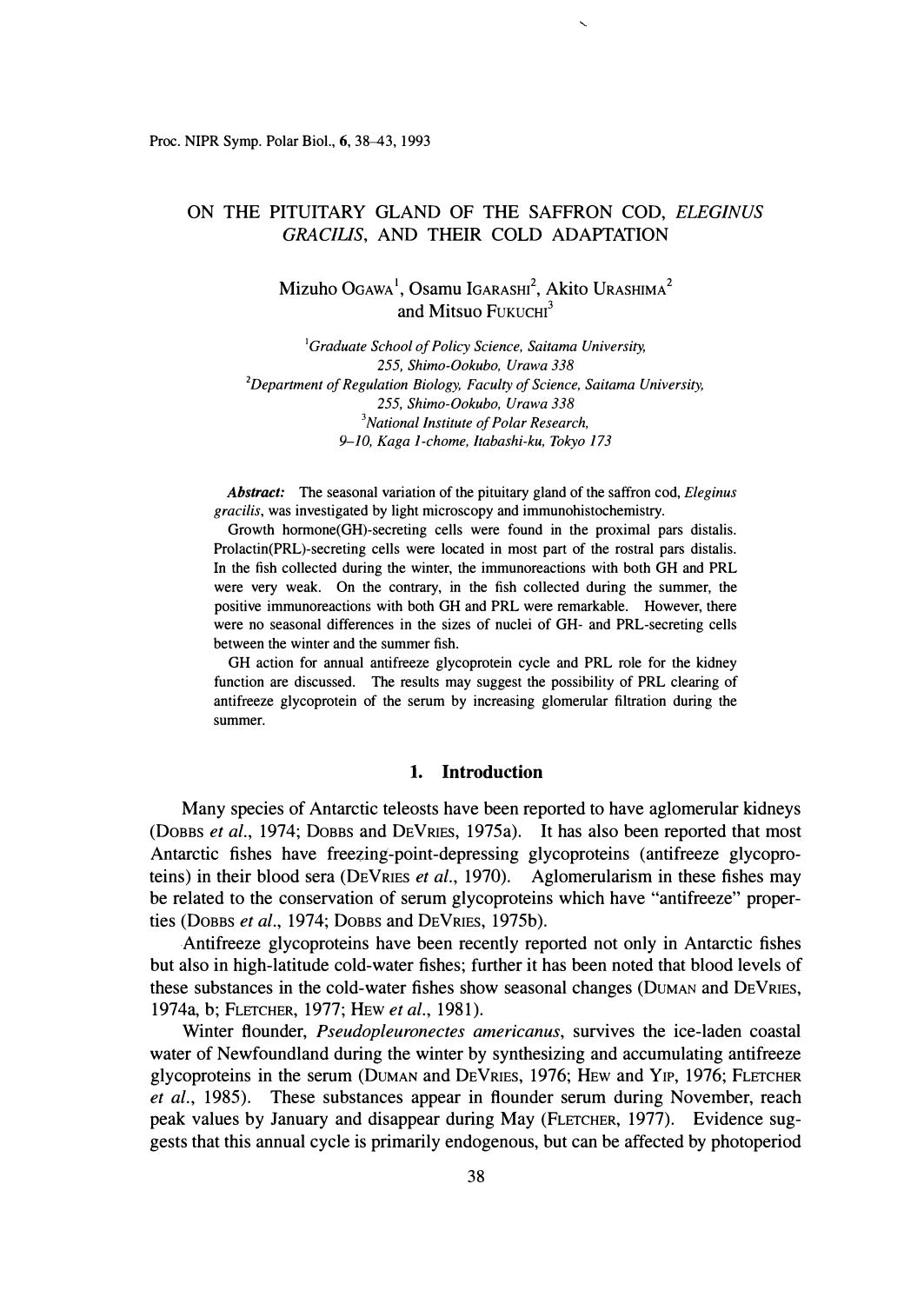## *Pituitary of Saffron Cod* 39

and temperature (FLETCHER and SMITH, 1980; FLETCHER, 1981). Pituitary has been shown to be necessary for control of the antifreeze glycoprotein cycle (FLETCHER *et al.,*  1978; HEW and FLETCHER, 1979; FouRNEY *et al.,* 1984). Recently the growth hormone (GH) has been shown as a major pituitary factor regulating the annual antifreeze glycoprotein cycle in the winter flounder, whereas prolactin **(PRL)** has no effect for them (IDLER *et al.,* 1989). Further investigations of the endocrine control on the antifreeze glycoprotein level and of the cold adaptation of these fishes are interesting.

Saffron cod, *Eleginus gracilis,* also survives the ice-laden coastal water of Hokkaido during the winter by possessing higher concentration of antifreeze glycoprotein in the serum than during the summer (BuRCHMAN *et al.,* 1984).

In the present study, therefore, an attempt has been made to observe the pituitary of the saffron cod, especially GH- and PRL-secreting cells, by light-microscopy and immunohistochemistry and to compare them between winter and summer.

### **2. Materials and Methods**

Saffron cod, *Eleginus gracilis,* were collected in February and June 1991 from Notsuke Bay located on the Okhotsk Sea side of Hokkaido, Japan. It is known that the saffron cod migrate into shallow beaches during intense cold winter (January-March) and spawn under the platelet ice. During the summer, they migrate to some deep place. The numbers and mean standard length of saffron cod used in this study, and the water temperature and salinity at collecting points are shown in Table 1. No attempt was made to separate the sexes.

The brain including the pituitary gland was fixed in acetic acid-free Bouin's or Bouin-Holland solution, embedded in paraffin and sectioned at  $6 \mu m$  using routine procedures. Sections were stained with hematoxylin and eosin. Immunohistochemical staining was carried out according to the avidin-biotin-peroxidase complex (ABC)

|                | Winter (February 26, 1991)<br>6 |               |           | Summer (June 27, 1991)<br>8 |                |           |
|----------------|---------------------------------|---------------|-----------|-----------------------------|----------------|-----------|
| Number of fish |                                 |               |           |                             |                |           |
| Mean $SL$ (mm) | 309                             |               |           | 216                         |                |           |
| (Range) (mm)   | $(290 - 330)$                   |               |           | $(170 - 280)$               |                |           |
|                | Depth                           | Temperature   | Salinity  | Depth                       | Temperature    | Salinity  |
|                | (m)                             | $(^{\circ}C)$ | $(\%oCl)$ | (m)                         | $(C^{\circ}C)$ | $(\%oCl)$ |
|                | $0.0*$                          | $-1.62$       | 24.60     | 0.0                         | 11.55          | 32.00     |
|                | 0.1                             | $-1.10$       | 30.26     |                             | 11.53          | 32.07     |
|                | 0.4                             | $-1.10$       | 30.27     | 2                           | 11.52          | 32.06     |
|                | 0.6                             | $-1.07$       | 30.27     | 3                           | 11.51          | 32.06     |
|                | 0.8                             | $-1.06$       | 30.30     | 4                           | 11.37          | 31.92     |
|                | 1.0                             | $-1.04$       | 30.42     | 5                           | 10.21          | 32.02     |
|                | 1.2                             | $-1.03$       | 30.31     | 6                           | 9.86           | 32.24     |
|                | 1.4                             | $-1.01$       | 30.34     | 7                           | 9.82           | 32.26     |
|                |                                 |               |           | 8                           | 9.79           | 32.27     |

*Table 1. Number and standard length ( SL) of saffron cod used in this study, and the water temperature and salinity at collecting points.* 

*\*Just under the platelet ice.*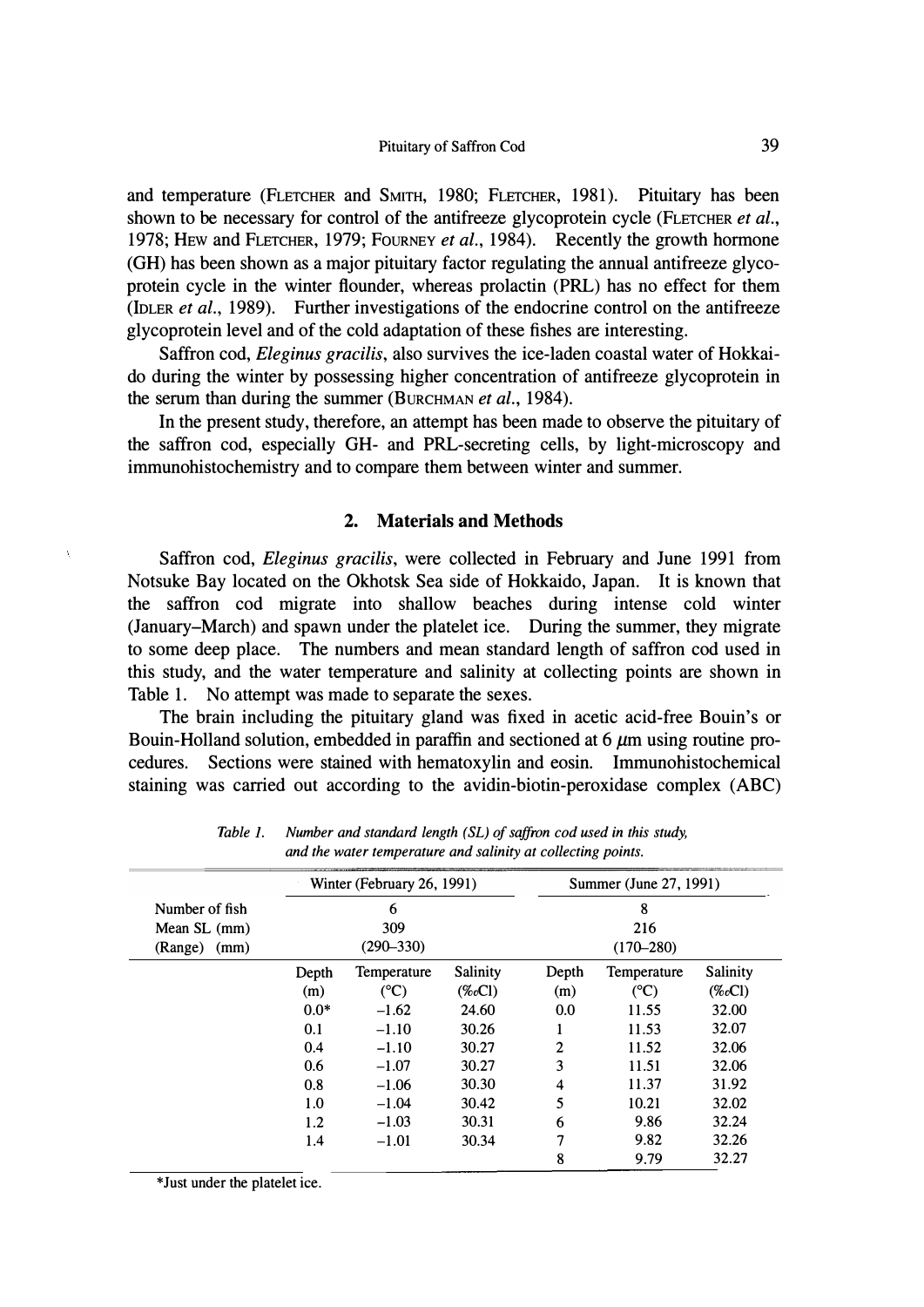**method. Alternate sagittal sections of the pituitary were stained with either anti-chum**  salmon GH antiserum (KAwAUCHI et al., 1986) or anti-chum salmon PRL antiserum **(NAITO** *et al.,* **1983).** 

**The measurements of the cross-sectional area of GH and PRL cell nuclei were made on 20 cells from each fish. The observable nuclei were selected for outlining their boundaries from the photograph, and then their cross-sectional area were determined. The statistical analyses of data from the two groups (the winter fish and summer fish), were performed by Student T test.** 

#### **3. Results and Discussion**

**Pituitary of the saffron cod is nearly ovoid in shape and partly embedded in the basal part of the hypothalamus. In the rear of pituitary, a well-developed vascular sac is located.** 

**GH- and PRL-secreting cells in the pituitary were identified by immunohistochemical staining with antisera raised against the chum salmon hormones. GH cells are found in the proximal pars distalis (Fig. 1). These cells are irregular in shape with an irregular nucleus situated frequently in the center of the cell. PRL cells are located in most part of the rostral pars distalis (Fig. 2). These cells are irregular in outline with a round nucleus situated in the center of the cell.** 

**In the fish collected during winter (winter fish), the immunoreactions with both GH and PRL are very weak (Figs. 3W and 4W). In the winter fish, there are few immunopositive cells for GH antiserum, scattered in the proximal pars distalis (Fig. 3W). On the contrary, in the fish collected during summer (summer fish), the positive immunoreactions with GH and PRL are both remarkable (Figs. 3S and 4S). However, there are no seasonal differences on the cross-sectional area of GH- and PRL-secreting cell nuclei between the winter fish and the summer fish (Table 2).** 

**In the winter flounder, hypophysectomy results in the biosynthesis of antifreeze glycoprotein and maintenance of high plasma levels of it throughout the year (FLETCHER**  *et al.,* **1978; HEw and FLETCHER, 1979; FouRNEY** *et al.,* **1984). Pituitary transplants or injections of winter flounder pituitary homogenates inhibit the antifreeze glycoprotein biosynthesis (FLETCHER, 1979; FLETCHER** *et al.,* **1984). Recently the result indicated that GH blocks the antifreeze glycoprotein mRNA transcription in the liver (FLETCHER** 

|                            | No. of Fish (SL, mm) | No. of Cells | Area of Nucleus $(\mu m^2)$ |  |
|----------------------------|----------------------|--------------|-----------------------------|--|
| <b>GH-Secreting Cells</b>  |                      |              |                             |  |
| Winter Fish                | $(295 - 330)$        | 80           | $11.76 \pm 0.29$            |  |
| Summer Fish                | $(190 - 280)$        | 140          | $10.25 \pm 0.15$            |  |
| <b>PRL-Secreting Cells</b> |                      |              |                             |  |
| Winter Fish                | $(295 - 330)$        | 80           | $9.30 \pm 0.20$             |  |
| Summer Fish                | $(190 - 280)$        | 140          | $9.15 \pm 0.14$             |  |
|                            |                      |              |                             |  |

*Table* 2. *Seasonal differences in the cross-sectional areas (µm<sup>2</sup> ) of the GH- and PRL-secreting cell nuclei in the pituitary of saffron cod,* Eleginus gracilis.

Values are means and standard error.

SL: Standard length.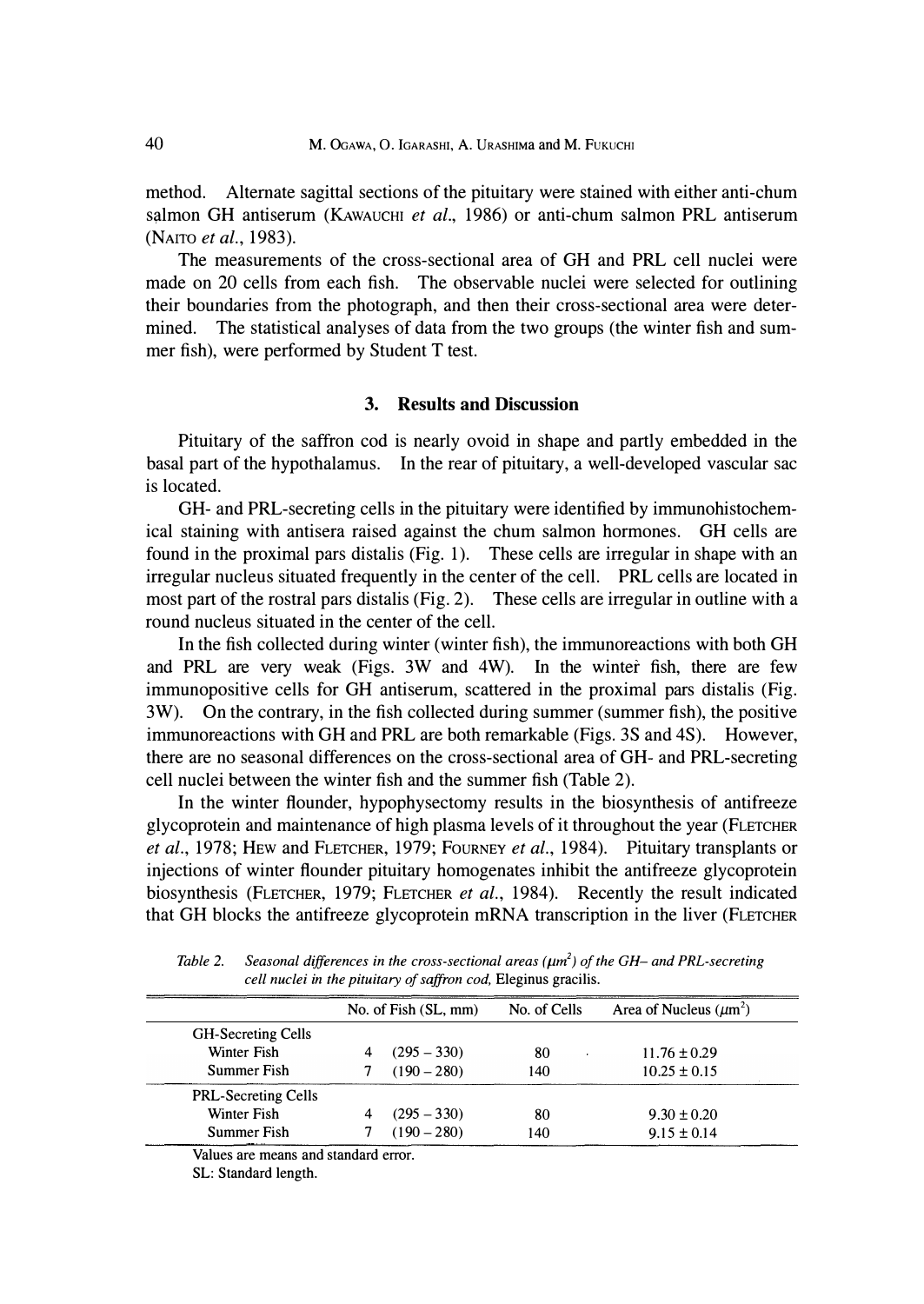

- *Fig. 1. Growth hormone-secreting cells located in the proximal pars distalis of the pituitary in saffron cod ( summer fish).* x *25.*
- *Fig. 3W and 3S. Immunoreaction with salmon growth hormone of the winter fish (W) was weaker than that of the summer fish*   $(S) \times 260.$

*Fig. 2. Prolactin-secreting cells located in the rostral pars distalis of the pituitary in saffron cod( summer fish).* x *25.* 

*Fig. 4W and 4S. Immunoreaction with salmon prolactin of the winter fish (W) was weaker than that of the summer fish (S). x260.* 

*et al.,* 1989). More recently it has been shown that GH is a major pituitary factor regulating the annual serum antifreeze glycoprotein cycle in the winter flounder and PRL has no effect for them (IDLER *et al.,* 1989).

However, PRL is the most versatile of all hormones in its effect. In addition to the many other biological systems, PRL has direct renal effects in teleosts. PRL in stickleback may increase the ion reabsorption and/or the glomerular filtration rate and excrete highly hypo-osmotic urine (LAM and HOAR, 1967). In kidney of stickleback, the increase in size of glomerular tufts was more marked in spring fish than in winter fish after transfer into freshwater (OGAWA, 1968). Such seasonal difference in size of glomerular tufts would be closely associated with the seasonal variation in PRL secretion from the pituitary. In the stickleback the administration of PRL increased both urine flow and glomerular filtration rate (LAM and LEATHERLAND, 1969). These results appeared to be a specific glomerular effect as the glomerular capillary tuft was enlarged after treatment with PRL.

Even ifGH is a major pituitary hormone regulating the synthesis of antifreeze gly-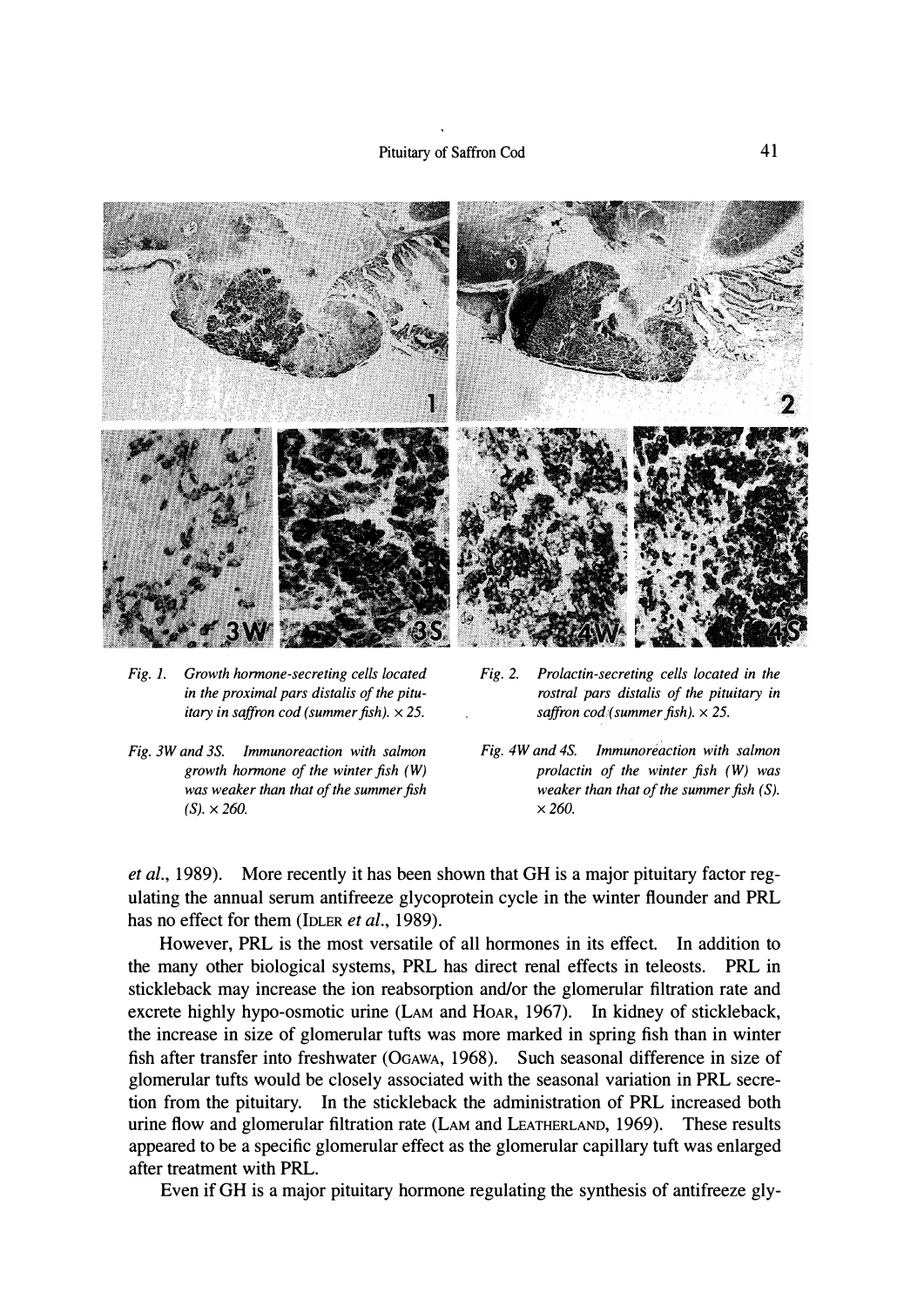**coprotein in the liver, it is needed to take account of the effect of PRL on the secretion of them from the kidney.** 

**Molecular weights of antifreeze glycoproteins range from 2600 to 33700 (DEVRIES, 1982). Molecules of this size are readily filtered through glomerular membranes. In our previous report on the saffron cod kidney (KITAGAWA** *et al.,* **1990), the observations showed shrunk glomerular tufts during the winter in which the glomeruli would be non-functional and similar to aglomerular kidneys. This may be related to the conservation of antifreeze glycoproteins for low water temperature.** 

**In the present study, there were no changes in the sizes of nuclei of both GH- and PRL-secreting cells between winter and summer respectively. However, the immunoreactivities of these cells during summer were remarkable. Further studies are certainly required to examine not only the nucleus size but also the cell size for these cells.** 

**The results of this study suggest the possibility of PRL clearing the antifreeze glycoprotein by the increasing glomerular filtration during the summer.** 

## **Acknowledgments**

**We are grateful to Mr. Y. OGAWA, Notsuke Fisherman's Cooperative Union, for the collection of fish used in this study.** 

**We are also grateful to Dr. T. KANEKO, Ocean Research Institute, University of Tokyo, for his invaluable advice and technical support during the course of this study. This study was supported in part by a Grant-in-Aid No. 03640624 to M.O. from the Ministry of Education, Science and Culture, Japan.** 

#### *References*

- BURCHMAN, T. S., Osuga, D. T., CHINO, H. and FEENEY, R. E. (1984): Analysis of antifreeze glycoproteins in fish serum. Anal. Biochem., *139,* 197-204.
- DEVRIES, A. L. (1982): Biological antifreeze agents in coldwater fishes. Comp. Biochem. Physiol., 73A, 627-640.
- DEVRIES, A. L., KOMATSU, S. K. and FEENEY, R. E. (1970): Chemical and physical properties of freezingpoint-depressing glycoproteins from Antarctic fishes. J. Biol. Chem., *245,* 2901-2908.
- DOBBS, G. H., III and DEVRIES, A. L. (1975a): The aglomerular nephron of Antarctic teleosts; A light and electron microscopic study. Tissue Cell, 7, 159-179.
- DOBBS, G. H., III and DEVRIES, A. L. (1975b): Renal function in Antarctic teleost fishes; Serum and urine composition. Mar. Biol., 29, 59-70.
- DOBBS, G. H., III, LIN, Y. and DEVRIES, A. L. (1974): Aglomerularism in Antarctic fish. Science, 185, 793-794.
- DUMAN, J. G. and DEVRIES, A. L. (1974a): Freezing resistance in winter flounder, *Pseudopleuronectes americanus.* Nature, *247,* 237-238.
- DuMAN, J. G. and DEVRIES, A. L. (1974b): The effects of temperature and photoperiod on antifreeze production in cold water fishes. J. Exp. Zool., **190,** 89-97.
- DUMAN, J. G. and DEVRIES, A. L. (1976): Isolation, characterization and physical properties of protein antifreeze from the winter flounder, *Pseudopleuronectes americanus.* Comp. Biochem. Physiol., *54B,* 375-380.
- FLETCHER, G. L. (1977): Circannual cycles of blood plasma freezing point and Na<sup>+</sup> and Cl<sup>-</sup> concentrations in Newfoundland winter flounder *(Pseudopleuronectes americanus);* Correlation with water tern-